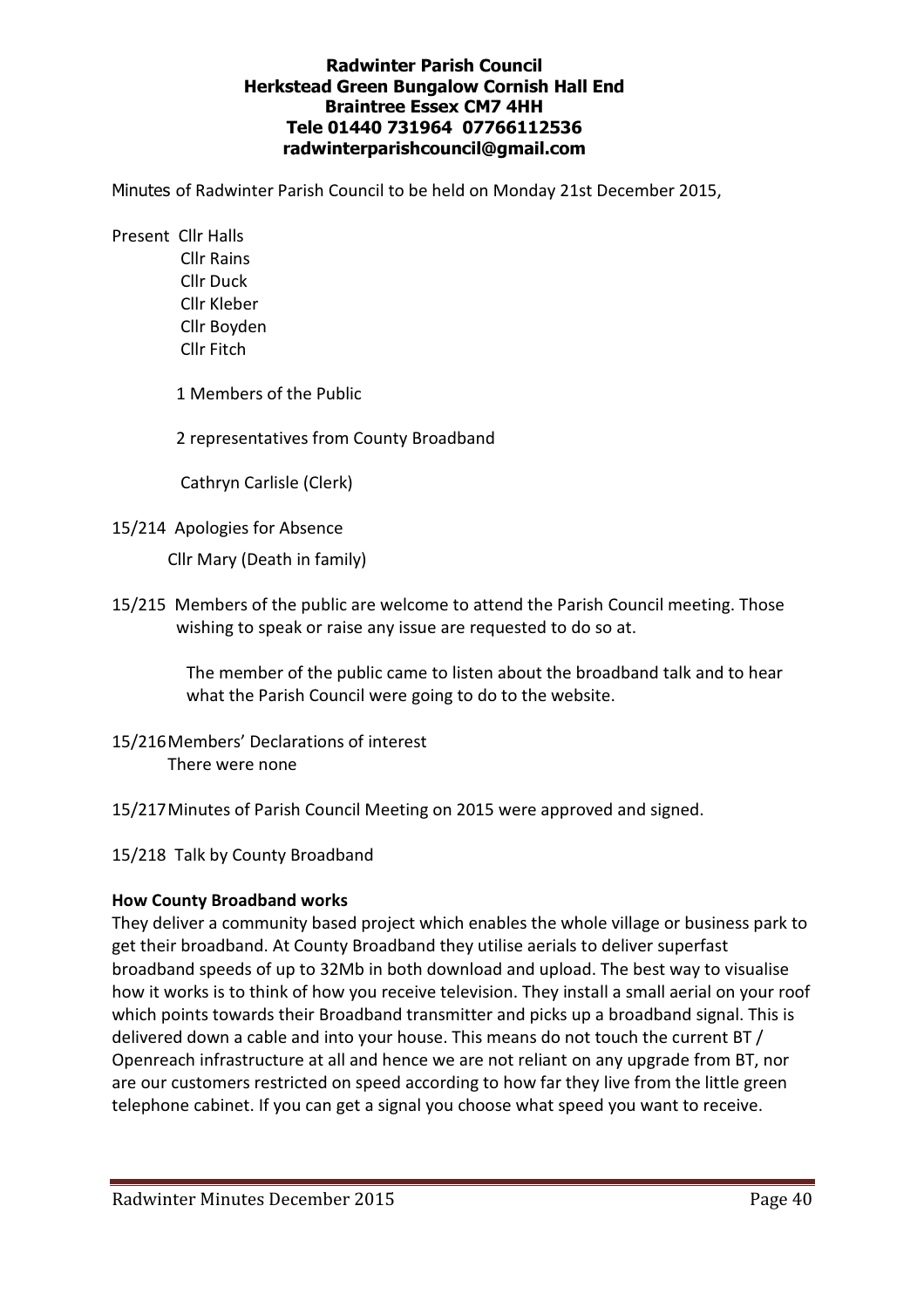## Building the Connection

There are two stages to their network build:

- 1. They need to connect the village to their network
- 2. They need to deliver the network around the village

Once they have built the network into the village each of our residents will be able to choose if they would like their service. There is a £99 connection fee which pays for their engineer to test the signal strength to the property and then to install a small aerial onto the roof.

# There are two options available to install their network

## Option 1

In order for them to be able to deliver this service across our village they would need to conduct a feasibility study to determine the expected demand for this service, and also the cost of roll out (dependent on where the demand comes from). From this they can determine whether County Broadband can fund the project, and if not what extra funding they may require in order to complete the project. Once the feasibility study has been completed (and assuming they can fund it from County Broadband funds) they can then allocate when they can build the project. This needs to fit in with when they have budget available. As you can imagine, they are asked to deliver a lot of projects across East Anglia and they have a finite budget available for County Broadband funded projects.

The feasibility study entails:

- County Broadhosting a village meeting explaining who they are, what they do, and why they are different from other broadband suppliers, and why they can deliver 32Mb when others can only deliver single figure speeds (and only in download) – open to the whole village. They print all the literature including the invitation, but will need our community to deliver it across the village
- Assuming the community want to progress the project they will need to coordinate a team of volunteers to run a door to door survey asking whether people would be interested in an alternative broadband supplier.

## Option 2

They can install the network almost immediately if they can find someone / group of people to fund the project as they would not need to wait for the County Broadband budgeted funds to deliver the project. They can therefore just get on with building the network. At this early stage they would estimate that the total project cost would be somewhere in the region of just £12-£15,000 but this will need further investigating.

It was agreed that the Clerk see when County Broadband would be available to hold a public meeting in January – early Feb. It was agreed that we need to publise the meeting well to get all the residents from Maple End and Radwinter End to the meeting.

## 15/219 Clerks Report

15/220 District Councils Report No DC report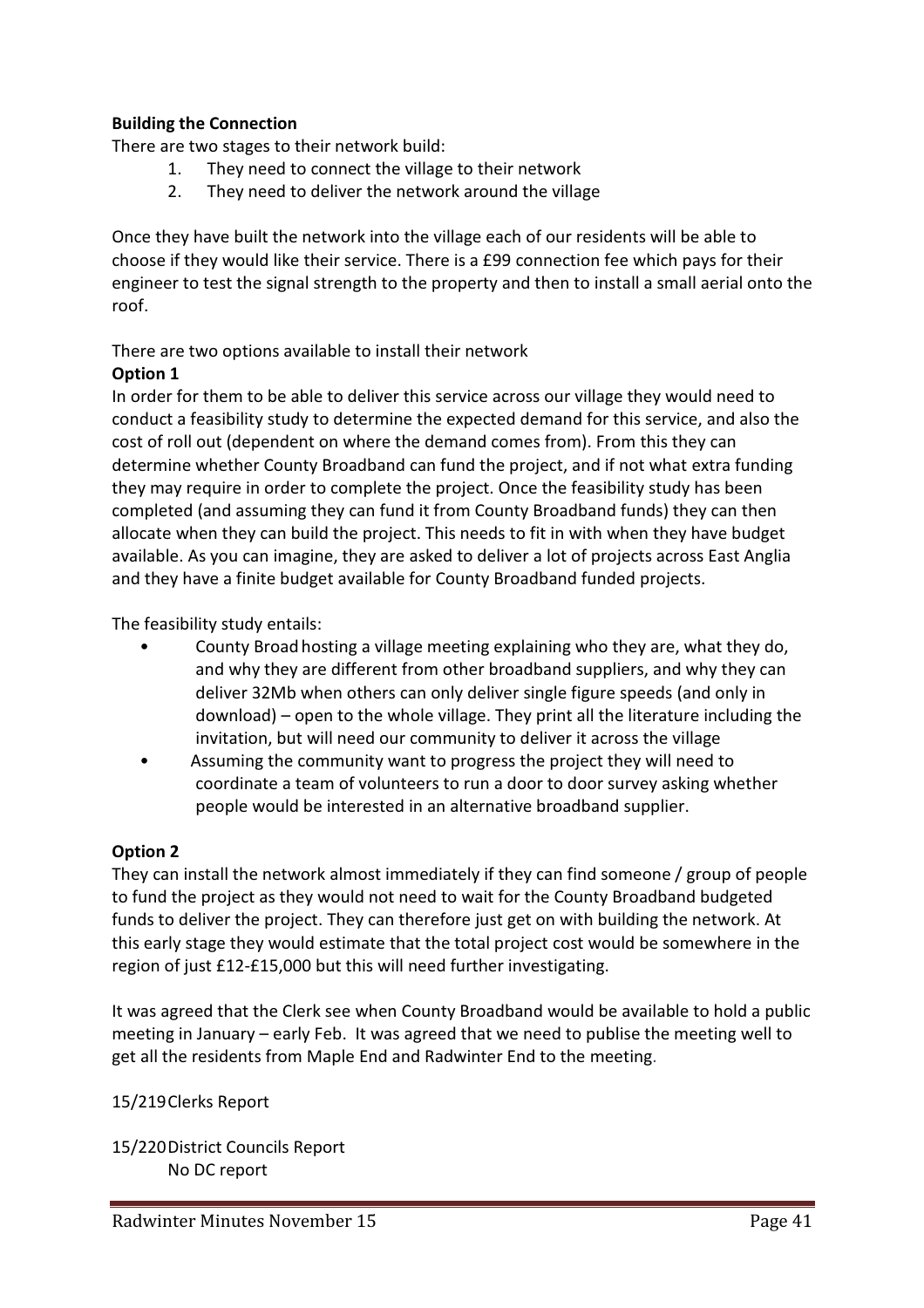### 15/221 County Councillors No CC report

15/222 Recreation Ground:

#### 15/222.1 Recreation Ground Entrance Cllr Halls to give Jeremy Deans telephone no to the Clerk

15/222.2 Recreation Ground

 Clerk has received the money from the landowners. The Recreation Ground Committee next meeting is on the 6th January.

## 15/222.3 Recreation Ground Car Park to receive update

 Unfortunately this is not something that Essex County Council could do. ECC engineering team has provided The Clerk with the contact details for the contractors ECC use. It was agreed that the Clerk get quotes the work won't take place until the work has been done on the recreation ground.

 The Clerk received a letter back from the school, after The Clerk asked if teachers could park at the rear of the car park to enable parents to use the rest of the parking spaces. The head asked that the council puts in lighting as the car parks is dark in the winter nights and not safe for teachers to walk back to their cars. Parish Council discussed this matter and found that it wouldn't be financially viable.

## 15/223 Finance:

| To agree the following payments: |                                                             |                       |     |  |
|----------------------------------|-------------------------------------------------------------|-----------------------|-----|--|
| 15/223.1                         | Cathryn Carlisle -                                          | salary                | 4   |  |
| 15/223.2 £85.20                  | E-on                                                        | Electricity           | d/d |  |
| 15/223.3 £23.00                  | Cathryn Carlisle                                            | <b>Clerk Expenses</b> | 5.  |  |
| 15/223.4 £48.38                  | A & J Lighting                                              | Maintenance           | S/O |  |
| 15/223.5 £68.29                  | вт                                                          | Telephone             | 7   |  |
| 15/223.6 £103.37                 | UDC.                                                        | Election              | 6   |  |
|                                  | Downants were approved by all members of the seupel present |                       |     |  |

 Payments were approved by all members of the council present. Cllr Duck checked the accounts prior to the meeting

 15/223.6 Monthly Budget and Bank Reconciliation Were approved by all members of the council present.

> Cllr Duck checked the Bank Statement to the Bank Reconciliation.

 15/223.7 Bank Account The Clerk has sent off the forms for internet banking.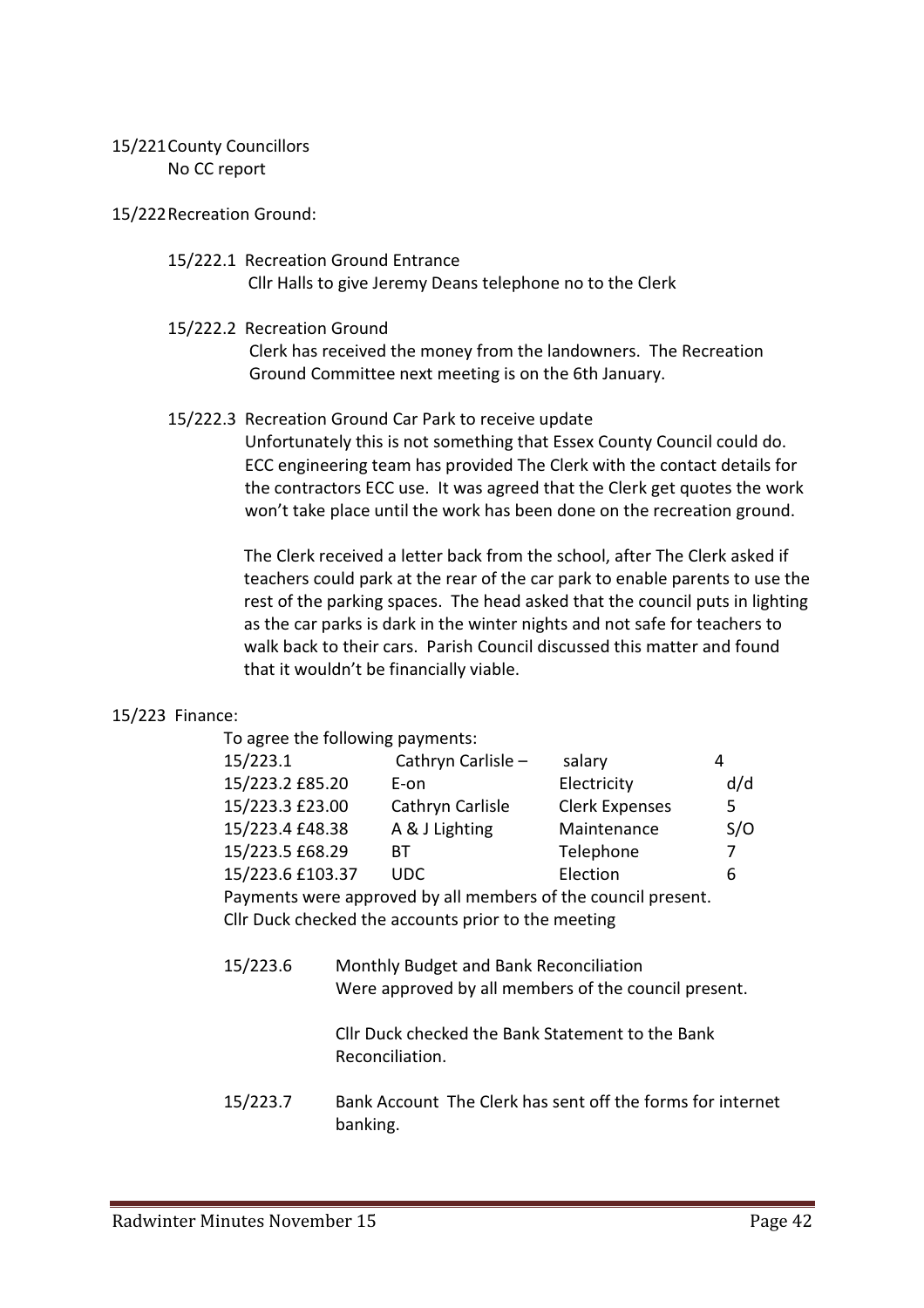- 15/223.8 Budget sheet for 2016/17 Councillors looked at the budget this to be agreed at the next meeting.
- 15/223.9 To decide if we wish to opt out of the Sector Led Body Nobody knows how much it will cost. However, do we really want to opt out? The PC would need to set up a panel to manage the process of appointing, and manage the audit process and ensure that the auditor understands the Local government system, and is able to cope with electors rights etc. The contract of the contract of the contract of the contract of the contract of the contract of the contract of the contract of the contract of the contract of the contract of the contract of the contract of the contr

If the PC fail to appoint you will be opted back in anyway.

 The SLB replaces the Audit Commission; do the PC want to replace the Audit Commission?

 Joy Darby said "she think this needs to be managed nationally to get the best price, and ensure the system is robust".

15/224 Recent Planning Applications:

- 15/224.1 Planning Applications There were none
- 15/224.2 Planning Results There were none

#### 15/224.3 New Development of East View

 To receive any reports on the development 15/224.1 To consider the following names for the new development Gillon Way after the former head teacher of the primary school, Jack Gillon.

 Hardisty Way after John Hardisty who was chair of Radwinter Parish Council about 20 years ago and was instrumental in the initial development of affordable houses.

 The Parish Councillors decided on Gillon Way, Cllr Duck to contact his daughter to get her permission to use the name. This to be confirmed n writing to The Clerk.

 The latest update the PC have is, Enterprise is currently have the section 185 sewer diversions going on, on site at present which will be complete after Christmas.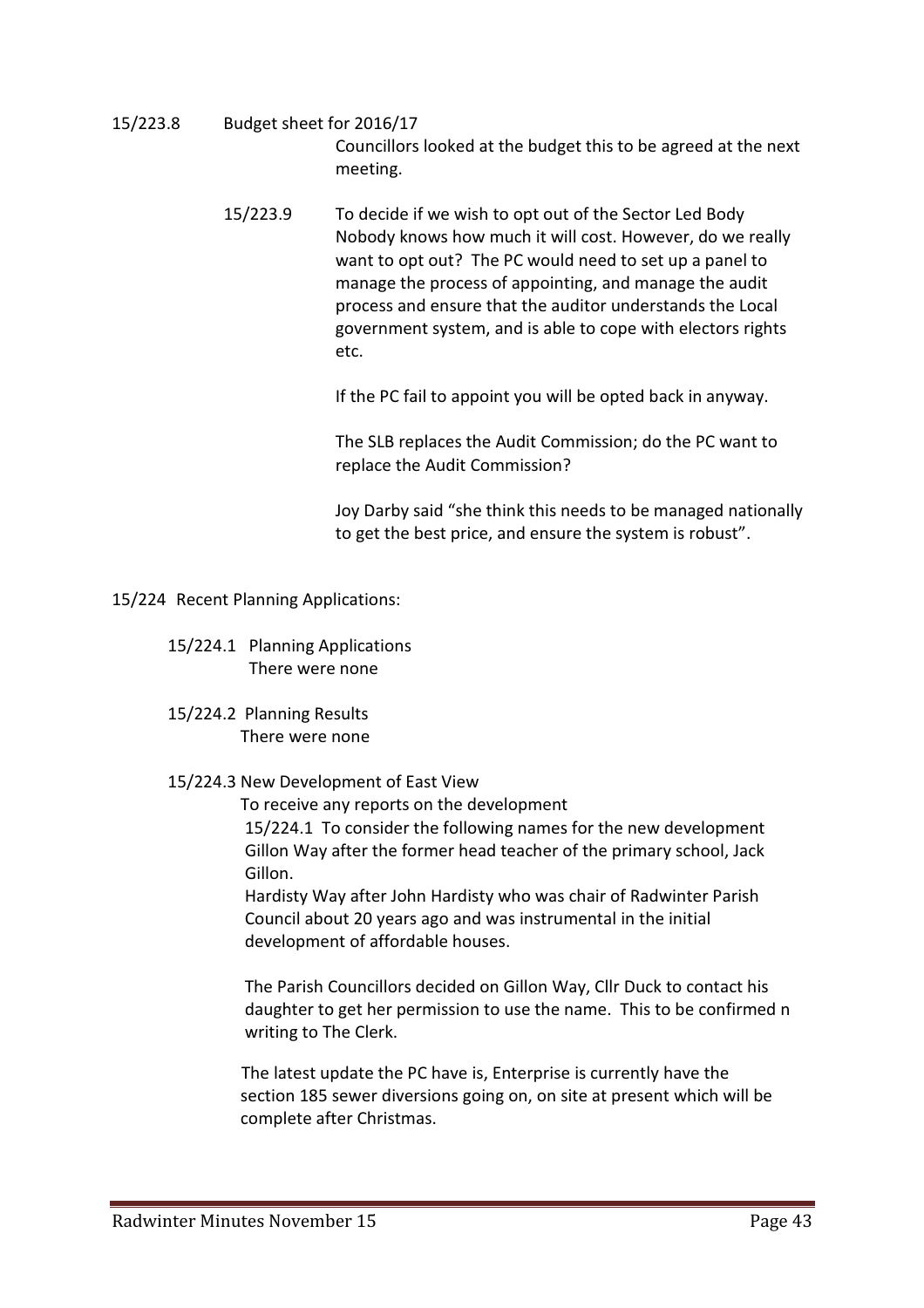Enterprise is hoping to commence the section 278 works early in the New Year, and currently anticipate the cabins for the site accommodation and storage being delivered in February.

 Enterprise have asked if the Parish will be accepting the public open space, Enterprise knows that the decision isn't due yet but wondered if the PC has any thoughts? The PC said that they would be taking on the open space.

#### 15/225 Highways: Updates

 Lee Sencier Watercourse Regulation Engineer for ECC is looking to have a meeting with all landowners with land near to Maple End area, in the New Year to see if anything can be done to stop the flooding on to the main road near Maple End

#### 15/226 Stocking Green

Clerk to chase David Low

15/227 To look into a five year plan on what the Parish Council would like to achieve. The Clerk has arranged for the Sarah Sapford the Community Engagement Manager for the RCCE to come along and talk to the Parish Council about the different plans and what grants are available, meeting is on the 18th January at 7.30 pm weather permitting.

#### 15/228 Website

 Cllr Fitch reported that a new website for the Parish Council would enable the Council to send out questionnaires etc, The Clerk will be able to post items more easily. Now that the new Transparency Code has come into effect, The Clerk will need to put the budget and payments on the website to show residents where their money is going. The website will run separately from the main village website, there will be a link from the main village website to the Parish Councils site. Cllr Fitch to look into doing a dummy website. Cllr Fitch has offered to help update the village website with Stephen Graves.

15/229 Reports from Councillors with matters affecting the village

 Cllr Fitch has spoken with Sir Jonathan Parker with regards to the Parish Council writing to The Diocese about when they sell The Vicarage couldn't some of the money be put aside to do the repairs needed for the church and church yard. Sir Jonathan will get quotes for the jobs that need doing before the Parish Council sends the letter.

- 15/230 Village Furniture Cllr Mary will report at the next meeting
- 15/231 Other updates
- 15/232 Date of next Meeting 25th January 2016